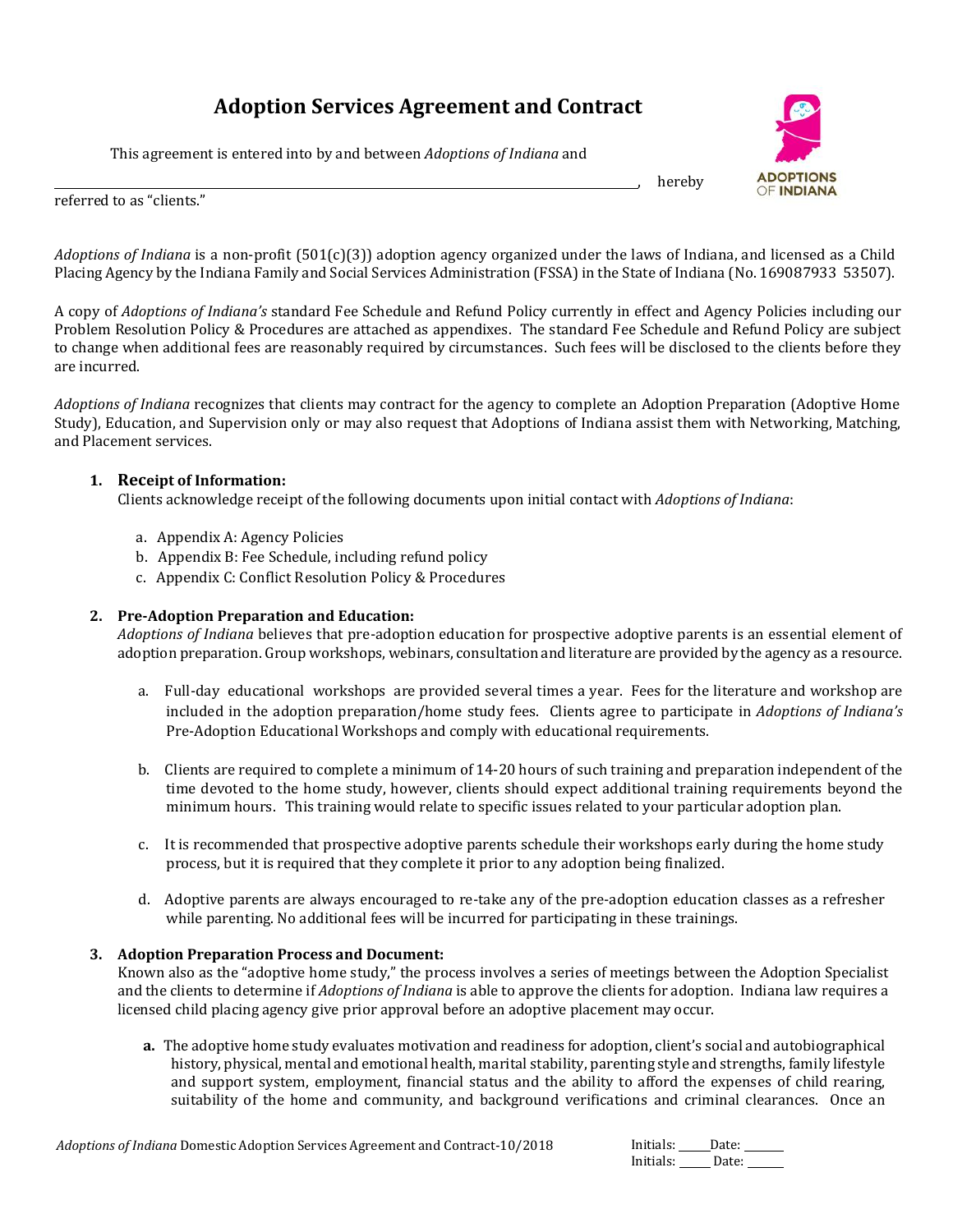evaluation is complete and the client is approved, Adoptions of Indiana will prepare a report documenting their findings.

- **b.** Training is an important component of the home study process, as is a review of the required documents in order for the Adoption Specialist to assess and approve the clients for adoption. Additionally, discussions with clients will cover partially or fully all of the services, policies and practices outlined in our Agency Policies, appendix A.
- **c.** Clients recognize that the adoptive preparation/ home study is an assessment and there is no guarantee of approval for placement. Payment of fees is for services rendered regardless of the approval or denial for placement.
- *d.* Should the assessment of any of the above components in section (a) reveal concerns that are not able to be addressed to the satisfaction of *Adoptions of Indiana* within a reasonable time frame, *Adoptions of Indiana* reserves the right to discontinue the Adoption Preparation/ Home Study process. Additionally, *Adoptions of Indiana* reserves the right to refuse services to clients when, in the opinion of the agency, the type of child the client wishes to adopt is not compatible with the type of children available for adoption through *Adoptions of Indiana's* programs. *Adoptions of Indiana* provides Adoption Preparation/Adoptive Home Study services for those families adopting domestically that are intending to adopt through the agency's domestic programs, privately through an attorney, publically through Indiana's Special Needs Adoption Program, or Internationally through a Hague Accredited child-placing agency.
- **e.** After receiving an approved adoptive home study, clients understand that they must work to maintain their approved status. Clients understand that *Adoptions of Indiana* has the right and obligation to withdraw or change its approval or recommendation set out in the adoptive home study for events or actions brought to the attention of *Adoptions of Indiana.*
- **f.** The Indiana Family & Social Services Administration considers an adoptive home study to be valid for one (1) year. If a child has not been placed with Clients by the one year anniversary date, Clients must complete an update to their original adoptive home study.
- **g.** An adoptive home study requires updating if there is a substantial change in the family or their living environment. An example of this would be a change in the prospective adoptive family's health, financial status, or if the family has moved to another residence.
- **h.** An adoptive home study requires revision if a prospective adoptive family chooses to change the type of placementthey are requesting. An example of this would be a change of age range, race, or changing to request a special needs placement after the document has been completed.
- **i.** Indiana Family & Social Services Administration requires that an adoptive home study be updated for each subsequent adoptive placement. Returning families wishing to adopt again need only to complete an update of their original home study.

# **4. Duty of Full Disclosure (Duty of Candor)**

Clients shall provide *Adoptions of Indiana* complete and truthful information about any of the following for any member of the household, and at any time in the adoption process:

- **a.** Disclose arrest, conviction, or any other adverse criminal history, whether in the United States or abroad, even if the record of the arrest, conviction or other adverse criminal history has been expunged, sealed, pardoned, or the subject of any other amelioration. A person with a criminal history may be able to establish sufficient rehabilitation.
- **b.** Disclose history of substance abuse or the use of illegal substances, domestic violence, child abuse or neglect, or sexual abuse (as a victim or perpetrator).

| Initials: | Date: |
|-----------|-------|
| Initials: | Date: |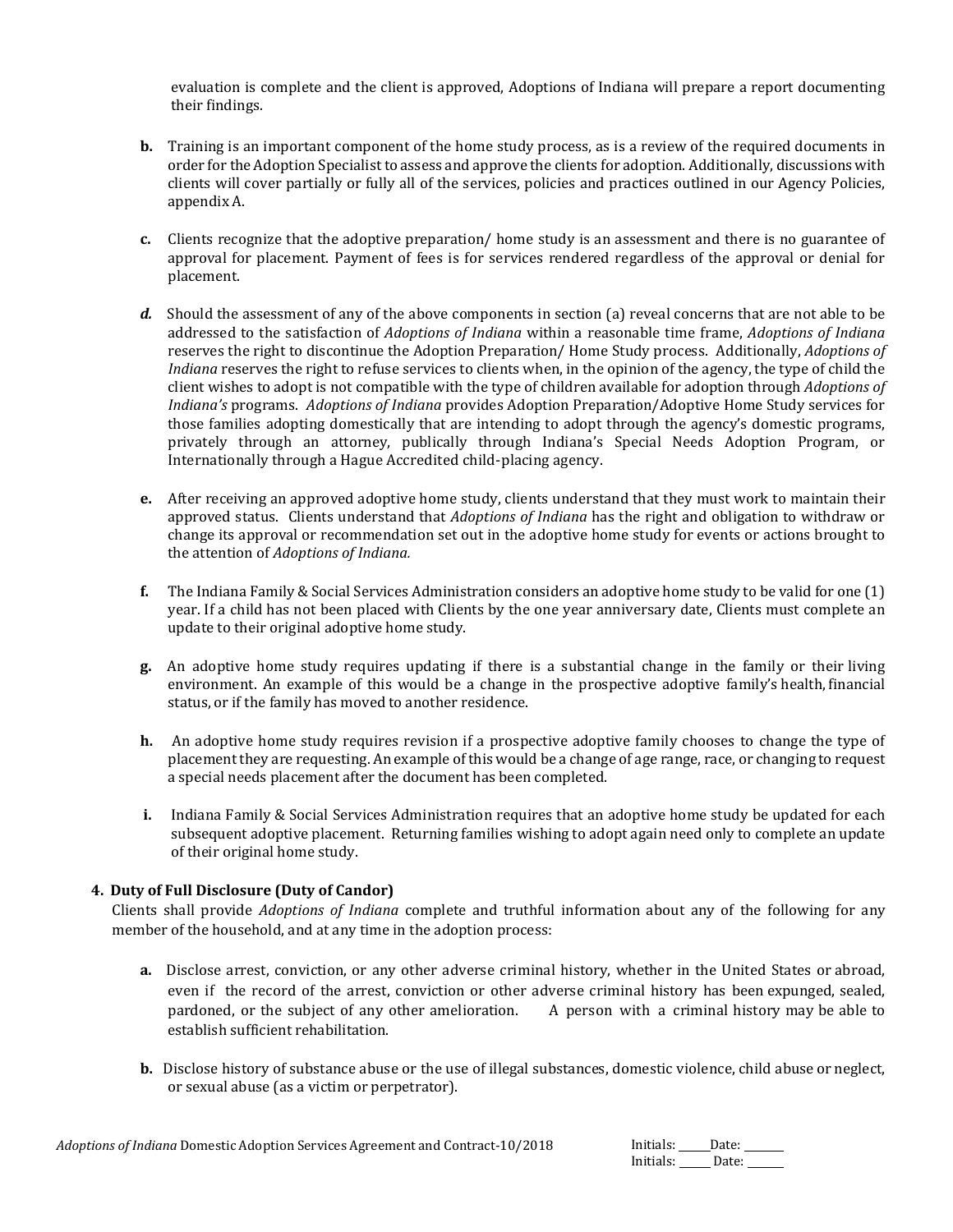- **c.** Disclose any substantive change in the current family circumstances, including without limitation, pregnancy, separation, divorce, health issues, loss of employment, changes in financial circumstances, or the addition or loss of any of the client's household members.
- **d.** Disclose any unfavorable or denied home study conducted by another adoption provider in Indiana or any other jurisdiction.
- **e.** Disclose any other factor addressed in the home study process.

This duty of candor is an ongoing duty, and continues while and until the adoption is finalized. The client and any additional adult member of the household must notify the agency of any new event or information that might warrant submission of an amended or updated adoptive home study. If a client fails to properly disclose information or in any way places the agency or its programs at risk, *Adoptions of Indiana* reserves the right to terminate the adoption process without providing any refund.

# **5. Agency Networking**

In order to be more helpful to our placement clients seeking to adopt, *Adoptions of Indiana* has developed a networking package that will provide high quality education and support, and in addition will increase a family's exposure on the internet as well as provide assistance in networking.

- **a.** Through this package, *Adoptions of Indiana* offers to provide our clients their own personalized website hosted on *Adoptions of Indiana's* website. This website will allow expectant parents to learn more about a prospective adoptive family.
- **b.** Fees for website set-up are included in the fees paid to *Adoptions of Indiana* for the networking services.
- **c.** *Adoptions of Indiana* will administer the site and will respond to questions from expectant parents.
- **d.** *Adoptions of Indiana* will assist clients in developing a profile book describing the family that may be shown to expectant parents considering adoption.
- **e.** *Adoptions of Indiana* will assist clients **t**hrough the agency's advertisements. The will assist with networking by providing adoption education to medical clinics, hospitals, and community organizations throughoutthe State of Indiana.

#### **6. Matching**

Once an adoptive home study is approved, it is expected that the Clients will be proactive in their efforts to identify a child to adopt by using the resources and education provided by *Adoptions of Indiana* to assist them in their own networking and advertisement choices.

- **a.** *Adoptions of Indiana* will provide services to expectant women referred by clients based on fees reflected in the agency Fee Schedule.
- **b.** It is impossible to determine how long specific clients will wait from the time their adoptive home study is approved until a child is placed with their family. Some clients wait a very short time period and others may wait more than two years for placement. Since expectant/birth parents almost always select the adoptive family for their child, *Adoptions of Indiana* cannot provide a clear timeline or guarantee of placement.
- **c.** On occasion there may be adoption opportunities presented to *Adoptions of Indiana* by other networking childplacing agencies or adoption attorneys. If a family agrees to be matched through this procedure they would agree to comply with the policy and procedures of both *Adoptions of Indiana* and the networking agency/attorney.

| Initials: | Date: |
|-----------|-------|
| Initials: | Date: |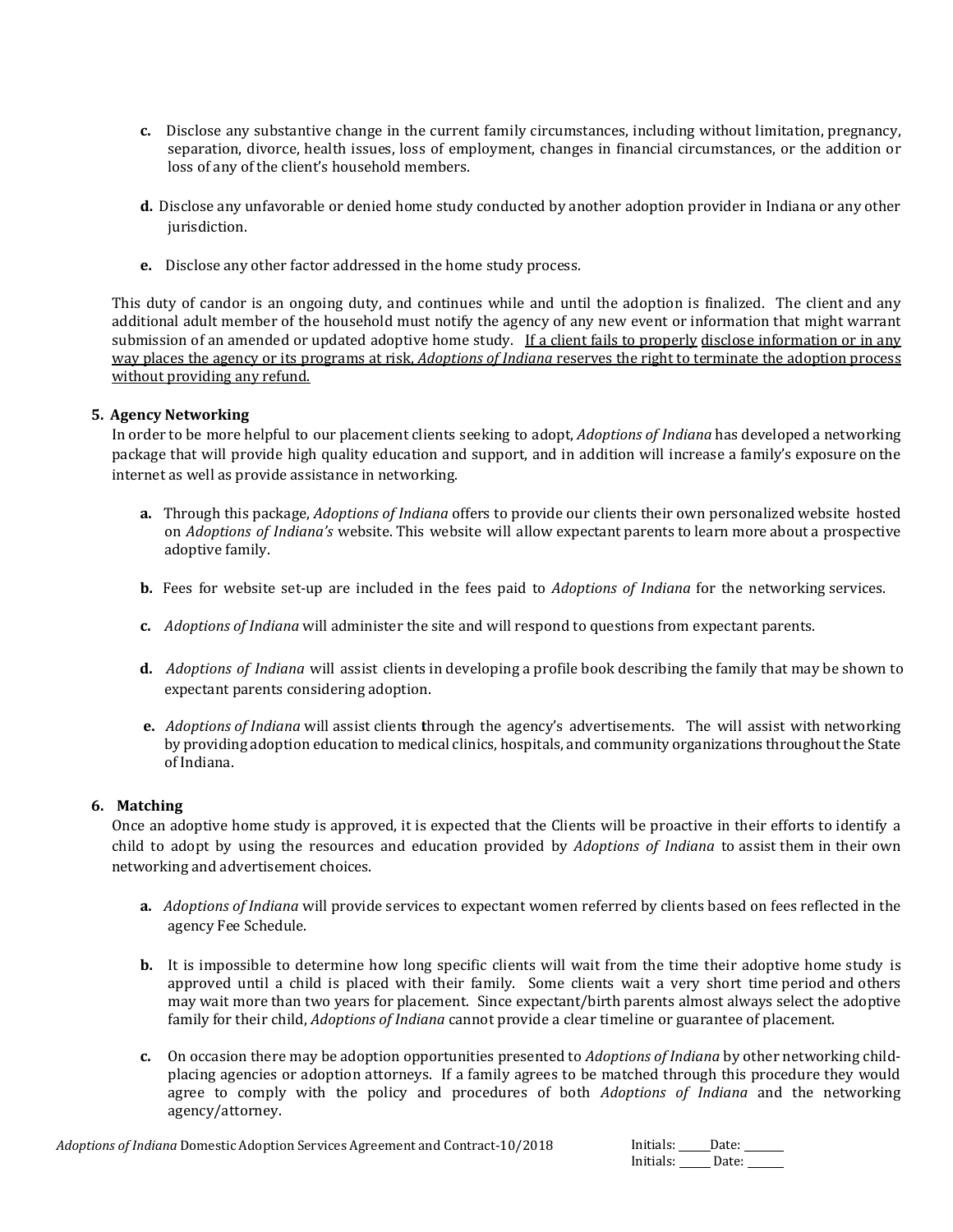# **7. Child's Background Information**

Clients agree and acknowledge that there are certain unavoidable legal and medical risks associated with adoption.

- **a.** *Adoptions of Indiana* interviews and receives certain background and historical information provided by the expectant/birth mother and, when available, by the birth father, via self report.
- **b.** *Adoptions of Indiana* requests reports from medical personnel involved in the birth mother and child's care and treatment.
- **c.** Clients acknowledge and agree that, in providing this information, *Adoptions of Indiana* is not liable and cannot be held responsible for the accuracy of medical, psychological or developmental information or evaluations contained in such verbal or written records or for any information for which *Adoptions of* Indiana was not informed. *Adoptions of Indiana* does not conduct an independent investigation of the birth family or the medical history, and therefore does not attest to the accuracy or veracity of the information.
- **d.** The information provided by the expectant/birth family and medical personnel is provided to the clients verbally and/or in writing at the time of a match and in writing no later than the day of placement.
- **e.** Clients adopting a newborn should have the opportunity to discuss the child's health with medical personnel while at the hospital prior to placement.
	- i. Clients must review all medical and background information.
	- ii. Clients need to consult with a pediatrician or family practice physician of their choosing to assist them in assessing the information.
- **f.** When new information becomes available after placement and prior to finalization, it will be provided to the clients as soon as practicable when received by *Adoptions of Indiana.*
- **g.** Upon receipt of this additional information, the clients may elect not to proceed with the placement, which election is expressly within their rights, and after which they will be entitled to reimbursement in full of the Placement Fee.
- **h.** Clients release *Adoptions of Indiana* from all costs and liability that may result from any physical, medical, behavioral, emotional, developmental, intellectual, or other conditions of the child we are seeking to adopt. The sole responsibility of *Adoptions of Indiana* is limited to reimbursement of fees paid in the event of the failure to disclose authorized information in its possession.

#### **8. Placement**

In most domestic adoption placements consents to the child's adoption will be signed at the hospital prior to the child's discharge. Clients will typically take custody of the child when they are discharged from the hospital after birth. In Indiana, foster care is not usually used for newborn adoptions. If the adoption involves an older child, clients understand that meaningful time needs to be spent with the child prior to placement in order to for the placement to be childcentered and to aid to in a smooth transition for the child.

- **a.** Clients understand and acknowledge they are responsible financially for the expectant/birth mother and child's medical expenses, if she does not have her own health insurance or she does not qualify or complete application for Indiana's Medicaid coverage.
- **b.** Clients understand and acknowledge they are financially responsible for all care and support of the child from birth, if placement occurs. This includes, but is not limited to, the payment of all health and medical expenses for the child.
	- **i.** Client's health insurance should provide medical coverage for a child beginning at birth.

| Initials: | Date: |
|-----------|-------|
| Initials: | Date: |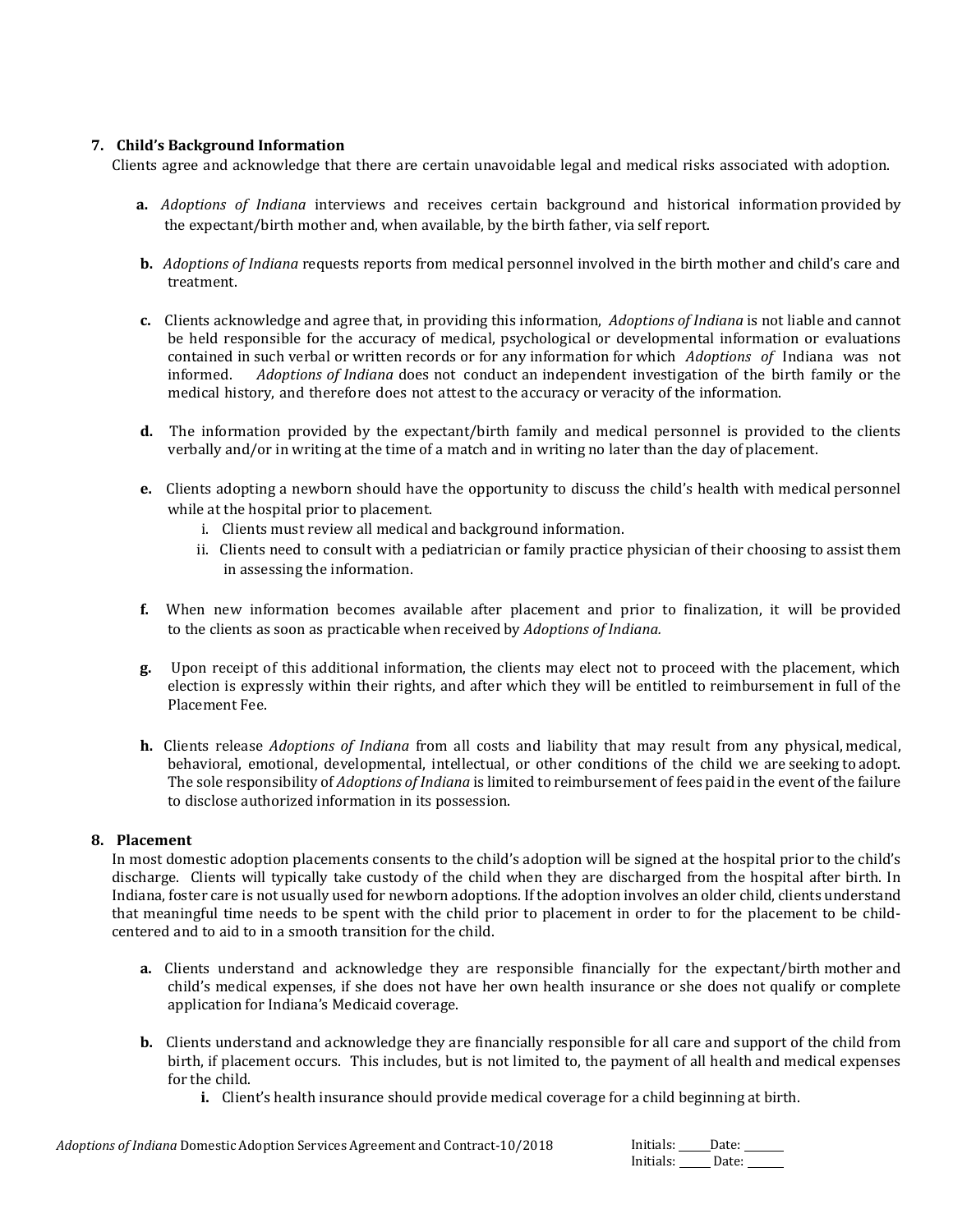- **ii.** Federal statute-ERISA provides that group health insurance companies must treat adoptive families equal to biological families. Since adoptive parents have committed to the child's adoption into their family coverage should backdate to birth. There are a few exceptions for government employees.
- **iii.** Clients are responsible for reviewing and understanding their health insurance coverage.
- **c.** Clients understand and acknowledge they are responsible financially for the expectant/ birthmother's pre/post placement counseling.
	- **i.** Pre/post placement counseling is available to all expectant/birth parents working with *Adoptions of Indiana.*
	- ii. Clients contracting for Adoption Preparation/Home Studies only will pay counseling fees per hour of services according to the Agency Fee Schedule.
	- **iii.** Clients contracting for Placement Services will pay program and placement fees that include counseling services for the expectant parent(s)/birth family.
- **d.** Clients understand that Indiana law permits prospective adoptive parents to assist an expectant /birth parent with living expenses/lost wages not to exceed \$4,000 without Court approval. This is not an inducement to proceed with an adoption, but recognition that an expectant/birth parent may have expenses that pose a hardship for her.
	- **i**. Clients understand and acknowledge financial assistance may only be provided from the second trimester through six weeks post birth.
	- **ii**. Clients understand and acknowledge any monies provided to an expectant/birth parent need to be sent through *Adoptions of Indiana,* or your attorney in a private adoption, and will be itemized for the Court.
	- **iii.** Clients understand and acknowledge all monies provided to an expectant/birth parent are considered a gift to a person in need and legally will not be repaid in the event the expectant/birth parent chooses to parent the child and does not proceed with an adoption plan.

#### **9. Other Placements**

Clients may work choose to work with other licensed adoption professionals involved in the matching process with the expressed acknowledgement and agreement of *Adoptions of Indiana.* Indiana law permits residents to only work with licensed adoption agencies and adoption attorneys in the matching process.

Clients understand and agree that it is their responsibility to keep *Adoptions of Indiana* updated with any contact or match they may have with an expectant/birth parent not connected directly with *Adoptions of Indiana.*

Clients agree to NOT accept any child into their home if offered by any other adoption resource or birth parent acting on his/her own behalf at any time the clients are in process with *Adoptions of Indiana,* without the prior approval of *Adoptions of Indiana,* which approval may be denied at the sole discretion of the agency. In such situations, clients acknowledge and agree that *Adoptions of Indiana's* approval is contingent upon, among other things, the child request/approval section of the adoptive home study matching the child being referred to the clients. Failure to obtain *Adoptions of Indiana's* approval may jeopardize continuation of the adoption process with *Adoptions of Indiana.*

#### **10. Legal Services**

*Adoptions of Indiana* has an attorney who represents the agency and who is able to provide legal services to the agency's clients to draft, execute, and file petitions and court orders regarding the adoption and to represent you, the Client, in court. These fees for legal services and all court filing fees are itemized on your billing and *Adoptions of Indiana* pays directly to the attorney. If you, the Client, have another attorney who specializes in adoption law that you would like to retain, please discuss this with your Adoption Specialist in order to make appropriate arrangements.

#### **11. Post-Placement/Adoption Supervision Process and Finalization**

After placement, the Adoption Specialist from *Adoptions of Indiana* will meet with the Clients and child every 4-6 weeks until the adoption is finalized in a court of law for domestic adoptions. For International adoptions *Adoptions of Indiana* will provide services at the interval set by the placing agency and Country requirements. The Adoption Specialist will provide support, supervision, and referral services to the family. A determination will be made by *Adoptions of Indiana* whether or not to recommend the finalization of the adoption to the court. When recommending

*Adoptions of Indiana* Domestic Adoption Services Agreement and Contract-10/2018

| Initials: | Date: |
|-----------|-------|
| Initials: | Date: |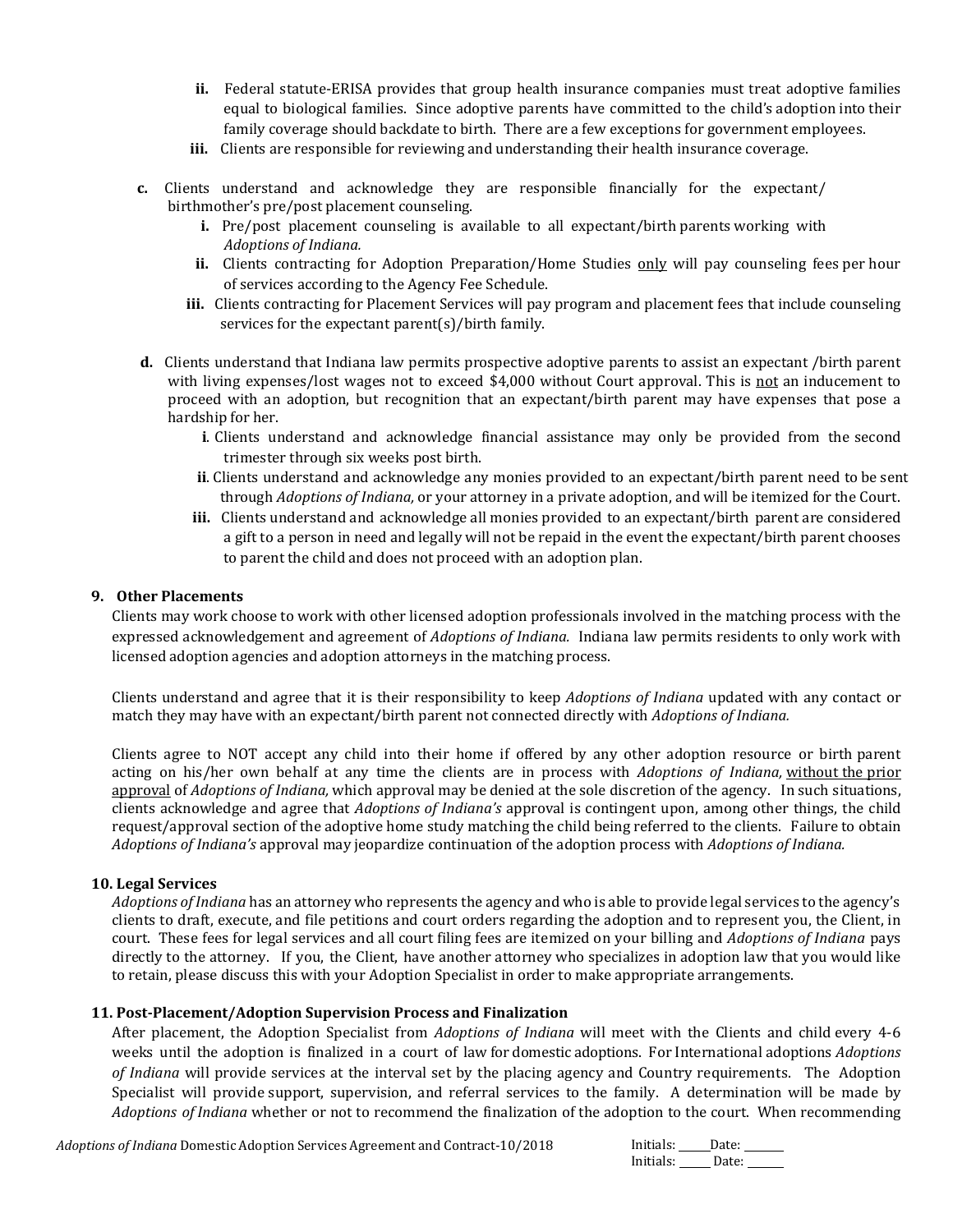for an adoption to be finalized, at the appropriate time, and after required documents are submitted and outstanding fees are paid, *Adoptions of Indiana* will provide a formal report to the court where the adoption has been filed.

- **a.** Clients agree to cooperate fully in scheduling and participating in these post-placement supervisory visits. Failure to cooperate may result in additional fees and a decision by *Adoptions of Indiana* not to recommend the finalization of the adoption.
- **b.** The schedule for post-placement supervision on an interstate adoption may have additional requirements in order to meet the requirements of the Sending State.
- **c.** The schedule for post-adoption supervision on an International adoption will follow the procedures from the placing agency and the placing Country.
- d. Appropriate reports will be completed and forwarded to the Court, attorneys, or International placing agencies.
- **e .** *Adoptions of Indiana* offers post-adoption services that are available to clients at any time after finalization. Some post-adoption services have an additional fee associated with them and, such fees are subject to change according to the current year's Fee Agreement.

#### **12. Disruption/Dissolution**

In the event of a disruption of adoption proceedings prior to, or dissolution after, the issuance of a final adoption decree by a judicial authority in the United States, *Adoptions of Indiana* will attempt to arrange for supportive and placement services for the child(ren) and the client when possible. The client's party to the disruption or dissolution shall assume full financial and logistical responsibility for any such services incurred in meeting the child(ren)'s needs. These expenses include, but are not limited to, counseling, child placement and legal services, medical, foster or respite care, and psycho-social, medical and educational evaluations of the child(ren), whether or not these services lead to a new and/or final adoptive placement. Note: Department of Child Services does not routinely take custody of children in cases of disruption or dissolution.

In the event of a possible disruption of adoption or dissolution of the adoption after the finalization of an adoption, or should adoptive parents come to the realization that their adoption may be facing difficulties or challenges that the Clients may not be equipped to deal with, the clients agree and affirm that they will make all reasonable efforts in their power to seek professional help in dealing with the issues they are facing, whether the challenge is (but not limited to) medical, psycho-social or behavioral issues. Should *Adoptions of Indiana* be called upon to help arrange services as stated in the previous paragraph, *Adoptions of Indiana* will require documentation and reports that sufficient professional help was obtained and treatment plans were followed so that *Adoptions of Indiana* can provide assistance in locating or directing alternative placement.

#### **13. No Guarantee**

*Adoptions of Indiana* cannot guarantee in advance that clients will be approved as an adoptive parent, or that a child will be placed with the clients, or that, if a child is placed with the clients, such clients will be approved by the court to adopt the child.

Since the availability of children is contingent upon circumstances beyond the control of *Adoptions of Indiana*, Clients understand and acknowledge that this contract does not obligate *Adoptions of Indiana* to place a child with us. Clients further understand that *Adoptions of Indiana* cannot be held responsible for placements not occurring within a projected time frame.

#### **14. Indemnification and Liability**

Neither party shall be liable for incidental, special, consequential or punitive damages. Nothing in this document purports to waive claims against *Adoptions of Indiana* for intentional or reckless acts or omissions or for gross negligence. Clients agree to indemnify and hold harmless *Adoptions of Indiana*, its directors, officers, employees, and volunteers from any and all costs, demands, expenses, losses, claims, damages, liabilities, settlements and judgments, including attorneys' fees and expenses, arising out of any claim to breach or claim violation by *Adoptions of Indiana* of

| Initials: | Date: |
|-----------|-------|
| Initials: | Date: |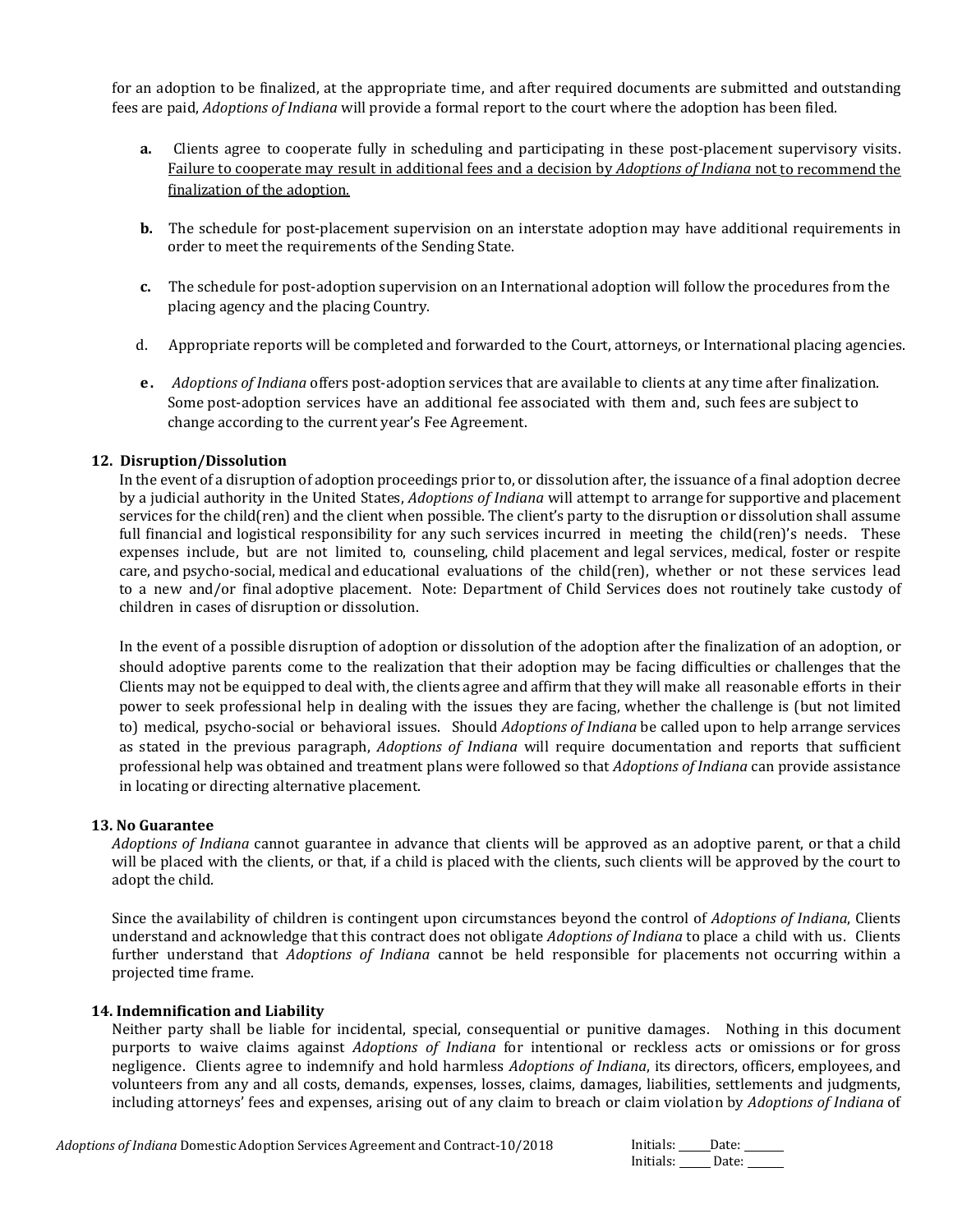any of its representations, warranties, covenants or agreements set forth herein, including any act, activity or omission of *Adoptions of Indiana* or any of its employees, representatives, subcontractors or agents.

### **15. Termination of Agreement**

If clients fail to properly disclose any information material during the adoptive home study or the adoption process or in any way places the agency or its programs at risk, *Adoptions of Indiana* reserves the right to terminate the adoption process without providing any refund of fees.

### **16. Complaints**

Clients may access information concerning the past history and records of any licensed child placing agency providing adoption services in Indiana by contacting Indiana Department of Child Services, Placement Manager of Programs & Services Residential Licensing Unit (317)232-3476.

#### **17. Fees**

Clients are solely responsible for paying or arranging payment of all fees associated with services rendered pursuant to this contract in the amounts and at the times specified in the *Adoptions of Indiana* Agency Fee Schedule (appendix B). Under some circumstances *Adoptions of Indiana* may accept fees from a granting entity or others, but regardless of the source of fees, all fees must be paid in accordance with and at the time specified in the Fee Schedule, and *Adoptions of Indiana* is not obliged to provide services unless and until the appropriate fees are fully paid. A copy of the Fee Schedule has been provided to Clients as part of the application packet, and is incorporated herein by this reference. Clients shall comply fully with all fee policies and procedures established by *Adoptions of Indiana*  and set forth in the Fee Schedule, and such policies and procedures are to be considered as part of this contract. Clients agrees that *Adoptions of Indiana* may increase fees in a manner that applies equally and prospectively to all similarly-situated clients, and that Clients will pay fees in effect at the time of billing. All fees shall be charged according to the Fee Schedule in effect at the time of billing.

- **a.** Clients agree to pay fees in effect at the time of billing and to pay the agency for any increased fees that apply to the Client, and will agree to any changes in the total fee that should occur.
- **b.** Payment will be accepted in the form of cash, personal check or money order. *Adoptions of Indiana* also accepts all major credit and debit cards; however, Client will be asked to add a 4% service charge at the time of payment. If the 4% service charge is not added at the time of payment, Client will be billed accordingly.
- **b.** Clients understand and agree to the fees stated in the attached Fee Schedule for this adoption and acknowledge that some items are unknown at this time and will be documented as services are provided and expenses are incurred. Clients agree that all fees will be paid in full prior to finalization of the adoption, or when birth or adoptive parents withdraw from Adoptions of Indiana's services.
- **c.** Unpaid fees and expenses shall begin accruing interest at the rate of eighteen percent (18%) per annum ten (10) days after they are due and payable. Client(s) shall pay the accrued interest. No interest will be charged to accounts paid within ten (10) days when they are due and payable. Should a balance be turned over to collections for any reason, Client agrees to pay all costs of collection, including reasonable attorneys.
- **d.** There will be a \$45 additional charge for all personal checks returned due to non-sufficient funds.
- **e.** Clients agree to provide a credit card on file with *Adoptions of Indiana.* Accounts 90 days in arrears will have fees due charged to the credit card on file, along with any applicable interest, a 4% service charge. Should the payment be declined for any reason, Client agrees to pay the balance in full, plus any applicable interest, related bank fees, and costs of collection.

#### **18. Governing Law**

Clients understand and acknowledge *Adoptions of* Indiana is a licensed child placing agency in the State of Indiana and will, in accordance with this agreement and the laws and regulations governing adoption in this state, perform

| Initials: | Date: |
|-----------|-------|
| Initials: | Date: |